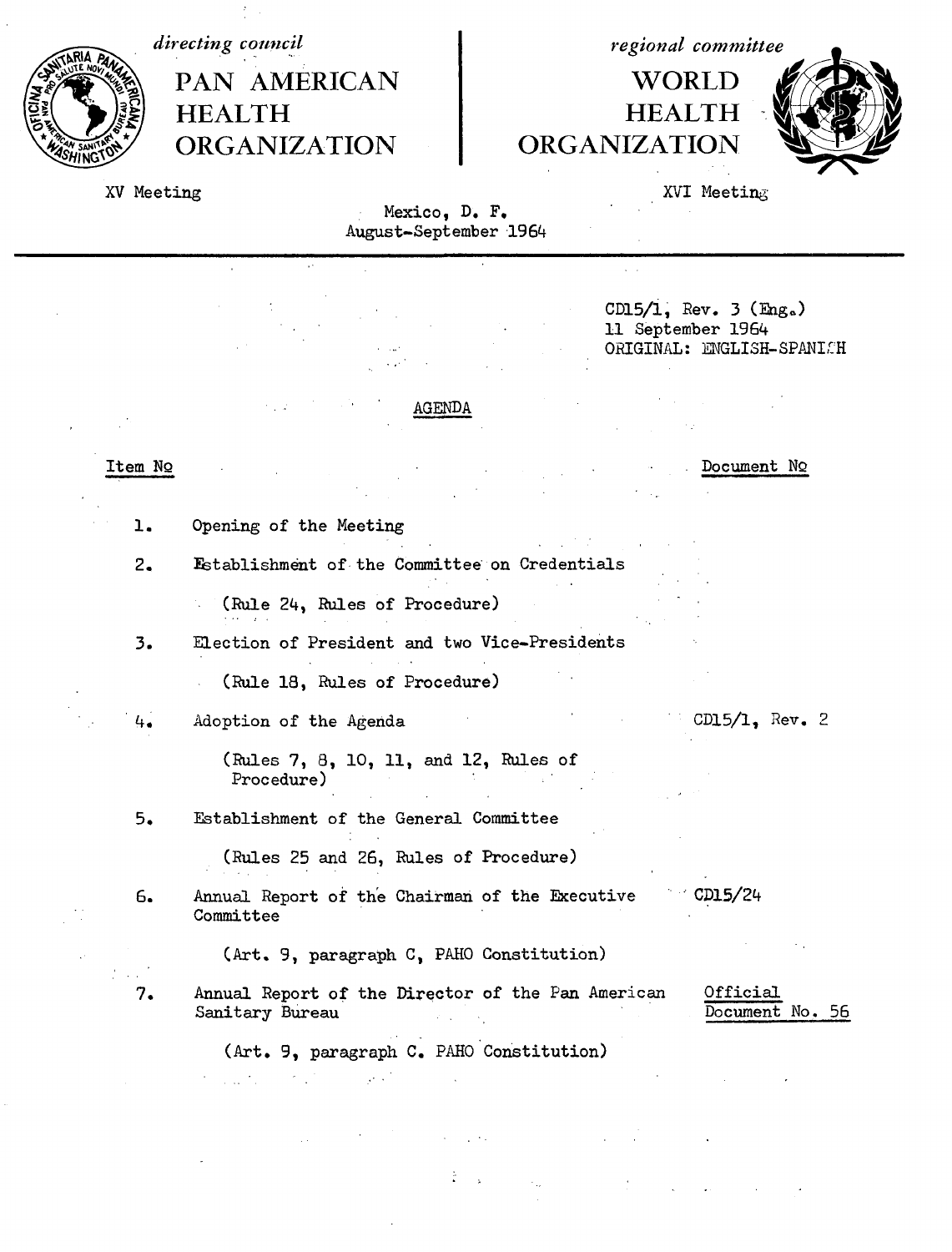|         |                                           | $CD15/1$ , Rev. 3. (Eng.)<br>Page 2                                                                                                                                                                                                                                                                                                                                                                                          |                                     |
|---------|-------------------------------------------|------------------------------------------------------------------------------------------------------------------------------------------------------------------------------------------------------------------------------------------------------------------------------------------------------------------------------------------------------------------------------------------------------------------------------|-------------------------------------|
| Item NQ |                                           |                                                                                                                                                                                                                                                                                                                                                                                                                              | Document No                         |
|         | Organization for 1965                     | 8. A. Proposed Program and Budget of the Pan American Health                                                                                                                                                                                                                                                                                                                                                                 | Off. Doc.<br>No. 52                 |
|         | Conference)<br>$\mathcal{L}^{\text{max}}$ | (Art. 9, paragraph D, PAHO Constitution)<br>(Art. III, Financial Regulations).<br>(Resolution IV, paragraph 3, 31st Executive Committee)<br>(Resolution V, paragraph 2, XV Pan American Sanitary<br>(Resolution XVI, paragraphs 7 and 8, XI Directing Council)<br>(Resolution II, paragraph 2, XIV Directing Council)<br>(Resolution XXXII, paragraph 5, XIV Directing Council)<br>(Resolution II, 50th Executive Committee) | n profilio i li                     |
|         | for the Region of the Americas for 1966   | B. Proposed Program and Budget of the World Health Organization                                                                                                                                                                                                                                                                                                                                                              | Off. Doc.<br>No. 52                 |
|         | Pan American Health Organization for 1966 | C. Provisional Draft of the Proposed Program and Budget of the<br>is ad firm of the<br>(Art. 9, paragraph D, PAHO Constitution)                                                                                                                                                                                                                                                                                              | Off. Doc.<br>No. 52                 |
|         | Conference)                               | (Resolution VI, paragraph 4, V Directing Council)<br>(Resolution II, 16th Executive Committee)<br>(Resolution IV, paragraph 3, 31st Executive Committee)<br>(Resolution V, paragraph 2, XV Pan American Sanitary<br>(Resolution XVI, paragraphs 7 and 8, XI Directing Council)<br>(Resolution XXXII, paragraph 5, XIV Directing Council)                                                                                     | έ÷                                  |
| 9.      | Auditor for 1963                          | Financial Report of the Director and Report of the External<br>左にも<br>(Arts. XI and XII, Financial Regulations)<br>(Resolution XI, 50th Executive Committee)                                                                                                                                                                                                                                                                 | Off. Doc.<br>No. 53, and<br>CD15/12 |
| 10.     |                                           | ひとう アール・アル きょうしょう かいしょう<br>Procedure for the Admission of New Members<br>$\mathcal{O}(\mathcal{M}_{\mathbf{C}})$ and $\mathcal{O}(\mathcal{O}_{\mathbf{C}})$ . The set of $\mathcal{O}_{\mathbf{C}}$<br>(Resolution IV, XVI Pan American Sanitary Conference)<br>(Resolution XVIII, 48th Executive Committee)<br>(Resolution XXI, XIV Directing Council)                                                                     |                                     |
| 11.     |                                           | Report on the Collection of Quota Contributions                                                                                                                                                                                                                                                                                                                                                                              | $CD15/13$ , and<br>Addendum I       |
|         |                                           | (Art. V, paragraph 5.7, Financial Regulations)<br>(Resolution XXXIV, XIV Directing Council)<br>(Resolution XII, 50th Executive Committee)                                                                                                                                                                                                                                                                                    |                                     |
|         | Bureau                                    | 12. Amendments to the Staff Rules of the Pan American Sanitary CD15/2                                                                                                                                                                                                                                                                                                                                                        |                                     |
|         |                                           |                                                                                                                                                                                                                                                                                                                                                                                                                              |                                     |

(Art. XII, paragraph 12.2, Staff Regulations)

\* Item deleted by the Council at its first plenary session.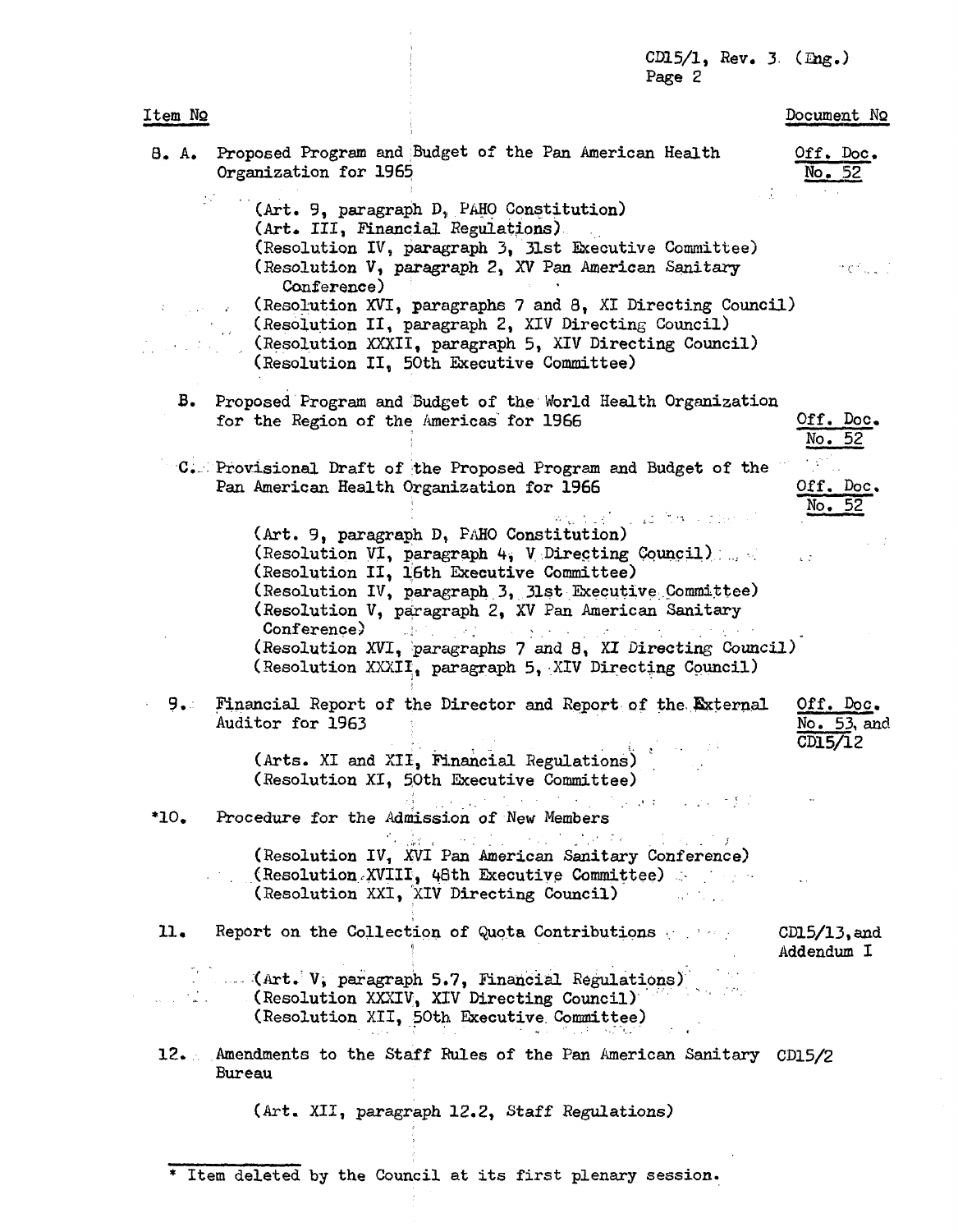CD15/1, Rev. 3 (Eng.) Page 3

| It <u>em</u> No. |                                                                                                                                                                                                                                                                                                                                  | Document No.                  |
|------------------|----------------------------------------------------------------------------------------------------------------------------------------------------------------------------------------------------------------------------------------------------------------------------------------------------------------------------------|-------------------------------|
| 13.              | Resolutions of the Executive Board and the World Health<br>Assembly of interest to the Regional Committee                                                                                                                                                                                                                        | $CD15/9$ , and<br>Addendum I  |
|                  | a) Large-Scale Development Programs (WHA17.20)<br>b)<br>Others                                                                                                                                                                                                                                                                   |                               |
| 14.              | Second Annual Meetings of the Inter-American Economic and<br>Social Council and Related Matters.                                                                                                                                                                                                                                 | CD15/7                        |
|                  | (Resolution IX, 50th Executive Committee)                                                                                                                                                                                                                                                                                        |                               |
| 15.              | Emergency Revolving Fund                                                                                                                                                                                                                                                                                                         | $CD15/14$ , and<br>Addendum I |
|                  | (Resolution II, paragraph I, III Directing Council)                                                                                                                                                                                                                                                                              |                               |
| 16.              | Report on Buildings and Installations for Headquarters<br><b>Service State State</b>                                                                                                                                                                                                                                             | $CD15/11$ , and<br>Addendum I |
|                  | (Resolution V, paragraph 5, VI Directing Council)<br>(Resolution XV, paragraph 4, XIII Directing Council)<br>(Resolution XXI, XVI Pan American Sanitary Conference)<br>(Resolutions XVI and XVII, 48th Executive Committee)<br>(Resolution IV, paragraph 3, XIV Directing Council)<br>(Resolution III, 50th Executive Committee) |                               |
| 17.              | Progress Report on the Program of Rural Water Supply and<br>Well-being                                                                                                                                                                                                                                                           | CD15/10                       |
|                  | (Resolution IV, 48th Executive Committee)<br>(Resolution XX, XIV Directing Council)<br>(Resolution XV, 50th Executive Committee)                                                                                                                                                                                                 |                               |
| 18.              | Report of Program Review of a Sample of Long-Term Projects<br>of the Organization                                                                                                                                                                                                                                                | CD15/B                        |
| 19.              | Technical Discussions: "Tuberculosis eradication: a task<br>for present planning and future action"                                                                                                                                                                                                                              | $CDI5/DT/I$ and<br>Addendum I |
|                  | (Resolution XXVII, XIV Directing Council)                                                                                                                                                                                                                                                                                        | $CD15/DT/2$ ,<br>CD15/DT/3    |
| 20 <sub>o</sub>  | Report on the Status of Malaria Eradication in the Americas<br>and Estimated Requirements for the Special Malaria Fund of<br>the Pan American Health Organization                                                                                                                                                                | $CD15/5$ and<br>CD15/6        |
|                  | (Resolution XXVI, paragraph 2, XIII Directing Council)<br>(Resolution XXII, XIV Directing Council)<br>(Resolution XXIII, paragraph 7, XIV Directing Council)                                                                                                                                                                     |                               |
| 21.              | Election of Three Member Governments to the Executive<br>Committee on the Termination of the Periods of Office of<br>Nicaragua, Peru and Uruguay.                                                                                                                                                                                | CD15/3                        |
|                  | (Art. 9, paragraph B, PAHO Constitution)                                                                                                                                                                                                                                                                                         |                               |

 $\mathcal{L}^{\text{max}}_{\text{max}}$  , where  $\mathcal{L}^{\text{max}}_{\text{max}}$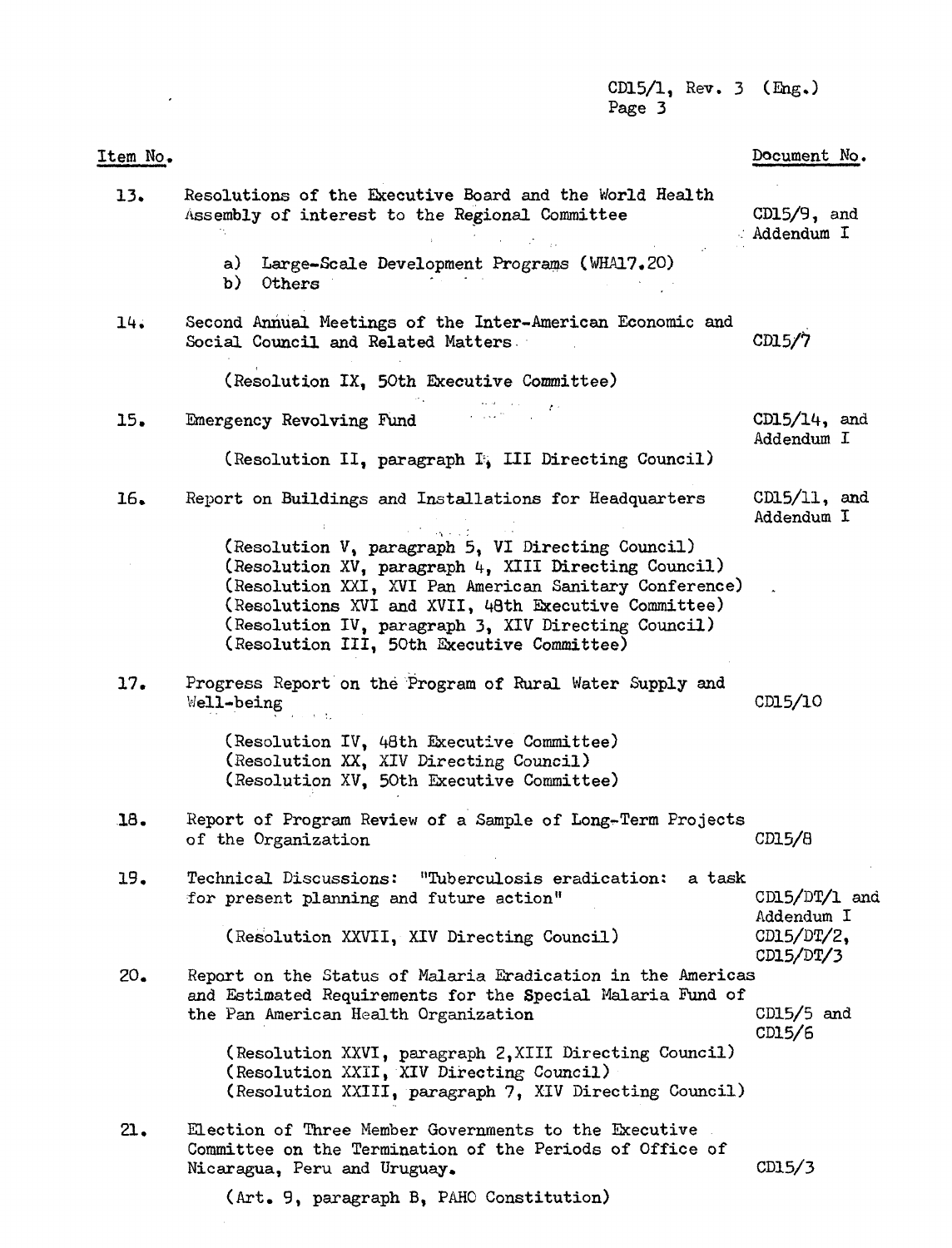CD15/1, Rev. 3 (Eng.) Page 4

Document No.

CD15/18

 $CD15/19$  and Addendum

CD15/27 and Addendum I

## Item No.

22. Selection of Topics foar the Technical Discussions during the XVI Meeting of the Directing Council of PAHO, XVII Meeting of the Regional Committee of WHO for the Americas CDl5/31, and Add. I and II

## (Art. 7, Rules for Technical Discussions)

23. Progress Report on Administrative Rationalization in the Pan American Sanitary Bureau

> (Resolution I, paragraph 4, 48th Executive Committee) (Resolution VII, XIV Directing Council) (Resolution I, 50th Executive Committee)

24. . Research Policy and Program of the Pan American Health . Organization

> (Resolution XXVI, XVI Pan American Sanitary Conference)  $\frac{1}{2}$  ,  $\frac{1}{2}$ (Resolution XXXI, XIV Directing Council)

25. Place of the XVII Pan American Sanitary Conference

(Resolution XXXVIII, XVI Pan American Sanitary Conference)

26. Inter-American Investigation of Mortality CD15/28.

(Resolution XIII, XVI Pan American Sanitary Conference)

27. Status of Smallpox Eradication in the Americas CD15/22

(Resolution XXX, XVI Pan American Sanitary Conference)

28. Status of Aedes aegypti Eradication in the Americas CD15/20

> (Resolution XXXI, XVI Pan American Sanitary Conference) (Resolution XIV, XI'V Directing Council)

29. Status of the Continental Water Supply and Sewage Disposal Program CD15/16

(Resolution IX, XIV Directing Council)

30. Collaboration of the Pan American Sanitary Bureau in Administrative Practices of National Health Services CDl5/21

> (Resolution XXXV, X Directing Council) (Resolution XII, XII Directing Council) (Resolution XXXV, XIII Directing Council)